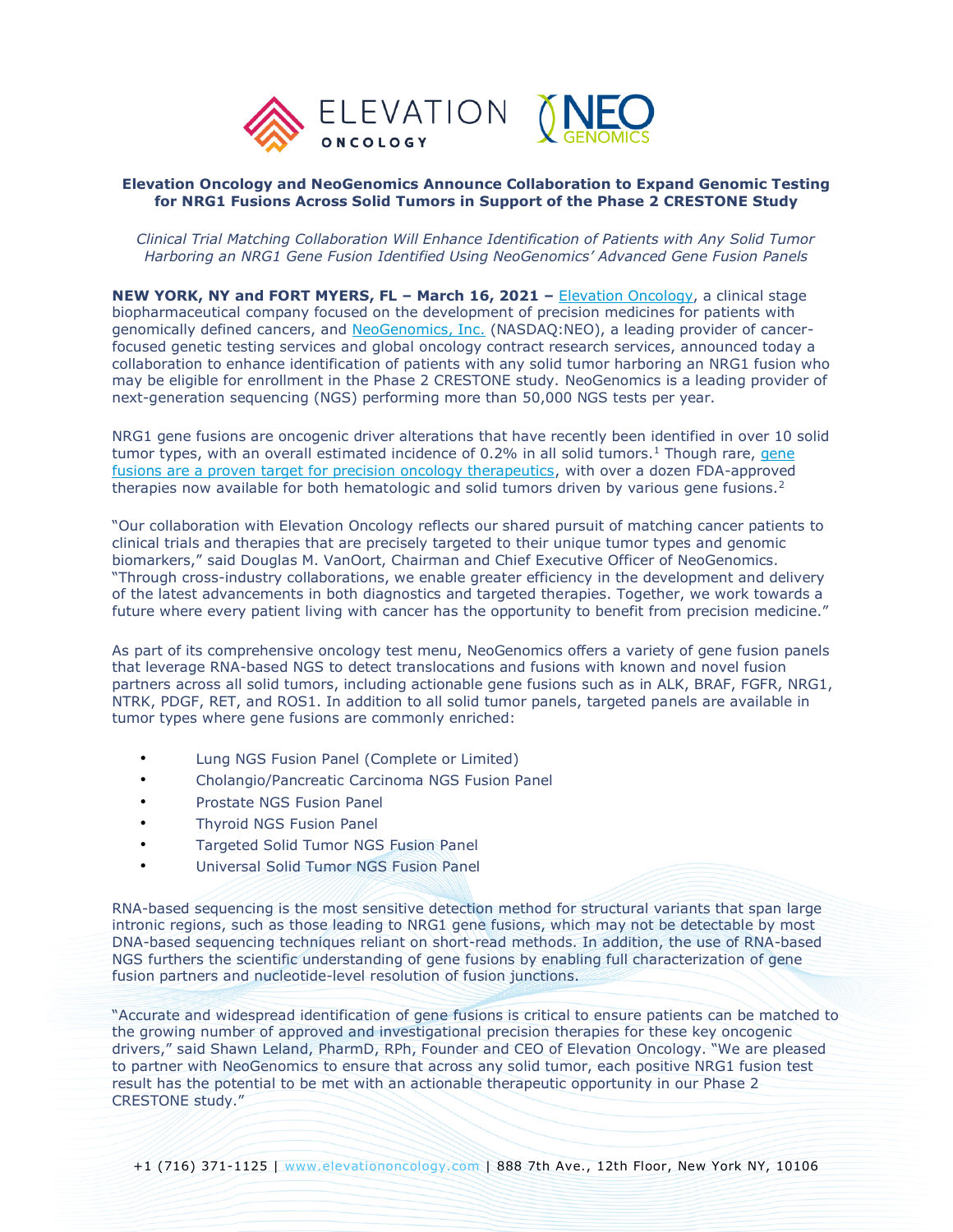

Patients and physicians can learn more about the CRESTONE study at [www.nrg1fusion.com](http://www.nrg1fusion.com/) or on [www.ClinicalTrials.gov](http://www.clinicaltrials.gov/) under the NCT number [NCT04383210.](https://clinicaltrials.gov/ct2/show/NCT04383210)

# **References:**

- 1. Jonna S et al., Detection of NRG1 Gene Fusions in Solid Tumors. Clin Cancer Res. 2019 Aug 15;25(16):4966-4972.
- 2. Drugs@FDA Database, Accessed 2/15/2021

### **About NeoGenomics, Inc.**

NeoGenomics, Inc. specializes in cancer genetics testing and information services. The Company provides one of the most comprehensive oncology-focused testing menus in the world for physicians to help them diagnose and treat cancer. The Company's Pharma Services Division serves pharmaceutical clients in clinical trials and drug development.

NeoGenomics is committed to connecting patients with life altering therapies and trials. We believe that, together, with our partners, we can help patients with cancer today and the next person diagnosed tomorrow. In carrying out these commitments, NeoGenomics adheres to all relevant data protection laws, provides transparency and choice to patients regarding the handling and use of their data through our [Notice of Privacy Practices,](https://neogenomics.com/company/regulatory-and-licensing/health-privacy-practices) and has invested in leading technologies to ensure the data we maintain is secured at all times.

Headquartered in Fort Myers, FL, NeoGenomics operates CAP accredited and CLIA certified laboratories in Fort Myers and Tampa, Florida; Aliso Viejo, Carlsbad and San Diego, California; Houston, Texas; Atlanta, Georgia; Nashville, Tennessee; and CAP accredited laboratories in Rolle, Switzerland, and Singapore. NeoGenomics serves the needs of pathologists, oncologists, academic centers, hospital systems, pharmaceutical firms, integrated service delivery networks, and managed care organizations throughout the United States, and pharmaceutical firms in Europe and Asia. For additional information about NeoGenomics, visit [http://www.neogenomics.com/.](http://www.neogenomics.com/)

#### **About Elevation Oncology**

Elevation Oncology is founded on the belief that every patient with cancer deserves to know what is driving the growth of their disease and have access to therapeutics that can stop it. We aim to make genomic tests actionable by selectively developing drugs to inhibit the specific alterations that have been identified as drivers of disease. Together with our peers we work towards a future in which each unique test result can be matched with a purpose-built precision medicine to enable an individualized treatment plan for each patient. Our lead candidate, seribantumab, inhibits tumor growth driven by [NRG1 fusions](http://www.nrg1fusion.com/science) and is currently being clinically tested in the Phase 2 CRESTONE study for patients with tumors of any origin that have an NRG1 fusion. Details on CRESTONE are available at [www.NRG1fusion.com.](http://www.nrg1fusion.com/) For more information visit [www.ElevationOncology.com.](http://www.elevationoncology.com/)

#### **About Seribantumab and NRG1 Gene Fusions**

Seribantumab is a fully human IgG2 monoclonal antibody that binds to human epidermal growth factor receptor 3 (HER3). HER3 is traditionally activated through binding of its primary ligand, neuregulin-1 (NRG1). The NRG1 gene fusion is a rare genomic alteration that combines NRG1 with another partner protein to create chimeric NRG1 "fusion proteins". The NRG1 fusion protein is often also able to activate the HER3 pathway, leading to unregulated cell growth and proliferation. Importantly, NRG1 gene fusions are mutually exclusive with other known driver mutations and are considered a unique oncogenic driver event essential for tumor cell survival.

[NRG1 fusions](http://www.nrg1fusion.com/science) have been identified in a variety of solid tumors, including lung, pancreatic, gallbladder, breast, ovarian, colorectal, neuroendocrine, and sarcomas. In preclinical experiments, seribantumab prevented the activation of HER3 signaling in cells that harbor an NRG1 gene fusion. In addition to extensive nonclinical characterization and testing, seribantumab has been administered to 847